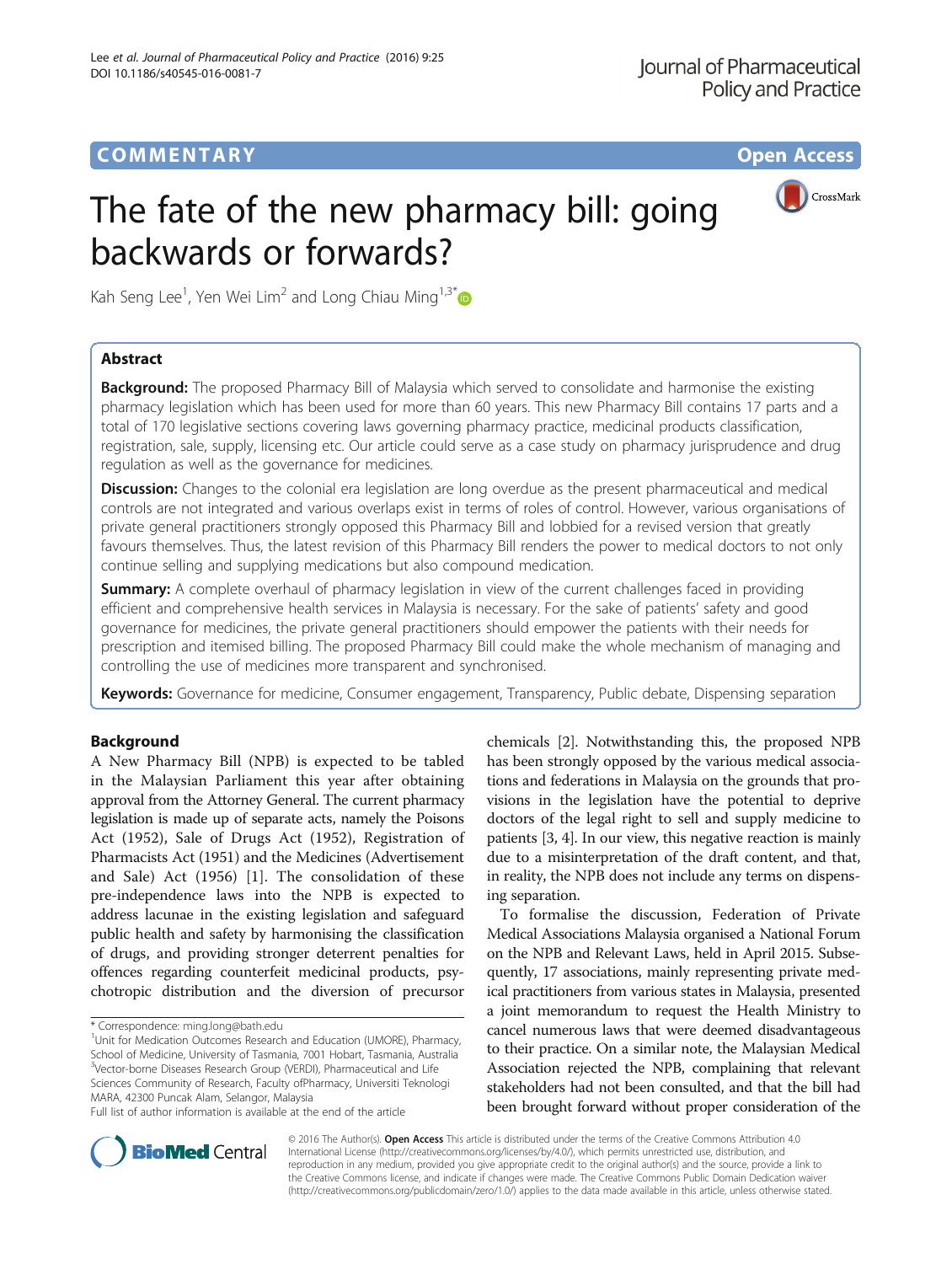sale and supply of medicine by doctors.

privileges of these stakeholders, especially in respect to the

Are we reversing health care system back to colonial era? The Poisons Act currently regulates the importation, possession, manufacturing, compounding, storage, transportation, sale and use of poisons by doctors, dentists, veterinarians, manufacturers, distributors and retail stores. At present, scheduled poisons (in layman's term medicines), according to the Poisons Act, are mainly grouped as Groups A, B and C poisons, as well as psychotropic drugs/substances (drug that changes brain function and alter perception, mood and consciousness). Under this classification system, Group A poisons cannot be used in humans, but only for trade or scientific research purposes. Group B poisons and psychotropic drugs can be supplied with a prescription by a physician, dentist, veterinarian or pharmacist; while Group C poisons can be supplied without a prescription by a pharmacist holding a valid practising license. In the proposed NPB, poisons will be categorised into three categories, namely prescription only medicines (POM), pharmacy medicines (PM) and general sales list medicines (GSL).

- POMs cover psychotropic and narcotic medical products, and medical products formerly classified as Group B poisons that required a prescription to be supplied.
- PMs can be obtained from licensed pharmacists without a prescription. These consist of psychotropically active substances and precursors formerly in the Group B and C poison categories. PMs also include finished products containing drugs such as antihistamine, pholcodine, antidiabetics, and external preparations containing an antibiotic or steroid.
- GSL consists of registered products such as traditional medicines or supplements or cosmetics which are available over-the-counter.

Advocates of the proposed NPB hailed the reclassification of medicines as necessary and timely since the current scheduled poison system is confusing and outdated. The general public does not understand and know the differences between medicines in Group B and C. Unintentionally, patients sometimes request Group B medicines from a pharmacy without a proper prescription. With the new classification of PM, a clear label of "pharmacy medicine" could be printed on the product packaging to indicate that the medicine in question could be supplied by a licensed pharmacist.

The proposed classification is not uncommon, with the United Kingdom, Singapore and many other countries having adopting such a system. It provides a clearer

description of the medicines group and the basis on which these can be supplied to patients. Some medicines are in dire need of reclassification since inappropriate or outdated classifications are currently restricting the availability and affordability of these medicines. For instance, the Singapore Health Sciences Authority, in October 2015, declassified cetirizine (an antihistamine to treat flu and allergic reactions) from PM to GSL [\[5](#page-3-0)], while in Malaysia, it remains classified as a Group C poison, only to be sold by a pharmacist. The reclassification of active psychotropic substances and precursors formerly in the Group B poison category to the PM group has also been grossly misinterpreted by certain medical associations [[3](#page-2-0)], who argue that psychotropic drugs will now be classified PM, whereas currently doctors are allowed to sell and supply psychotropic drugs without screening by a pharmacist. It must be highlighted that active psychotropic substances and precursors are actually the raw active pharmaceutical ingredients (raw powder) of psychotropic drugs that are used in the manufacturing of pharmaceutical dosage forms (tablets, capsule and syrup) or for import or export purposes. Under the NPB, doctors are still allowed to sale and supple psychotropic drugs such as buprenorphine tablet or methadone syrup.

This oversight led to a joint memorandum being proposed in respect to the NPB by various medical and dental organisations, arguing that the new classification of "Pharmacist Medicines" will result in an effective monopoly being created on behalf of pharmacists in respect to the supply of medicines, and including psychotropic drugs that are currently listed as Group B poisons [[3\]](#page-2-0). A further concerned expressed in the joint memorandum is that the Senior Director of Pharmaceutical Services is viewed as having a free hand to classify medicines based on profession, effectively taking away, or severely curtailing, the dispensing role of medical practitioner, dental practitioners and veterinary surgeons in private facilities. Reluctant to countenance any changes, opponents of the NPB are insisting on maintaining status quo in pharmacy legislation, arguing that the existing system is a proven affordable and convenient system of care since the doctors could provide diagnosis and medication independently.

From another viewpoint, the Secretary General of the Malaysian Consumers' Association has stressed the importance of empowering consumers with choices so they can make the best decisions according to their needs. The concern is not who dispenses the medicine but whether the patients are getting the maximum benefits from the changes in legislation. Medication consultation and screening performed by pharmacists not only minimise the prescription error but also ensure patients are counselled correctly in term of potential drug interactions and dosing. Another worrying trend seem in Malaysia is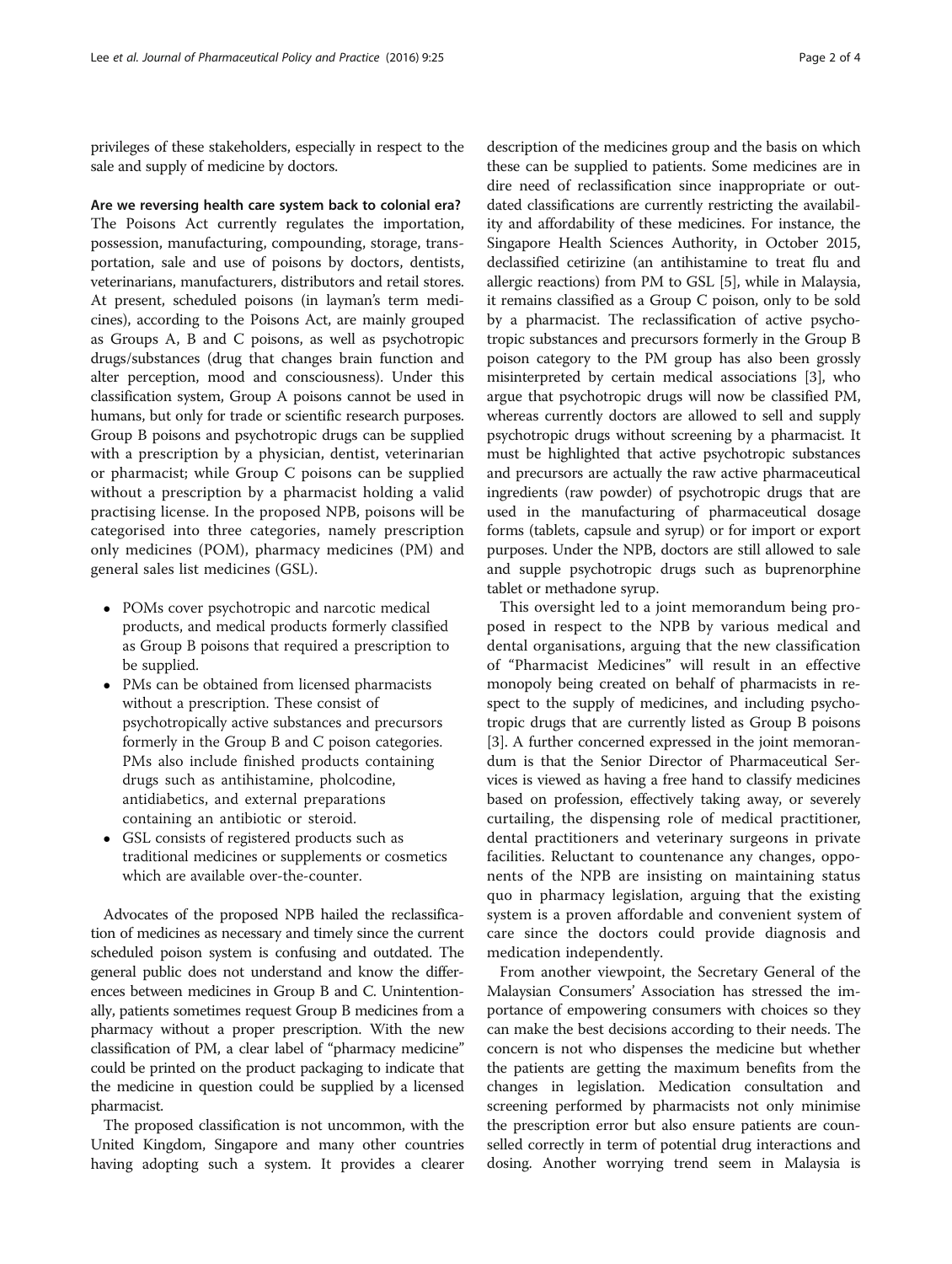<span id="page-2-0"></span>private medical practitioners tend to prescribe seven times more medicines which might not be essential for the patient's condition [[6](#page-3-0)]. Over-prescribing of non-essential medication will further burden the patient and jeopardize patient's safety since number of medication prescribed is a predictor for medication error [\[7\]](#page-3-0).

# Dispensing doctors lead to uncontrolled medication prices?

Another concern often raised by public is non-itemised billing by the general practitioner (GP) and private hospitals. The associations of general practitioner tend to cite the reason that GP compensate the consultation fees on the medicine prices. This ambiguous charging system might not be suitable now because generic medicines are widely available now. A generic medicine could easily cost 3–6 times less than the innovator product. For example a box (30 tablets) of generic losartan tablet for treatment of hypertension could cost MYR 15 (equivalent to USD 3.75) (USD  $1 \approx MYR$  4, IMF 2016) [[8\]](#page-3-0) compare to the innovator of MYR 83.40 (USD 20.85). Furthermore, a box (30 tablets) of generic clopidogrel tablet for blood thinning could cost RM 70 (USD 17.50) compare to the innovator (14 tablets) of RM 90 (USD 22.50). Tested and proven health care financing system in countries such as Korea, Australia and Taiwan have switched to pharmacy dispensing to facilitate medicine pricing regulation. Coming back to Malaysia scenario, currently there are no relevant laws that give authority to the pharmacy enforcement officer to control drug prices sold in this country. In order to curb unregulated medicine pricing in private sector, the Health Minister stated that the proposed NPB would include legitimate mechanisms for medicine pricing regulation. The effort to regulate medicine prices is a step in the right direction since there is currently a lack of transparency in pharmaceutical supply chains. Price disparities exist within and between distribution channels. Unfair bonuses, discounts and rebates are examples of the tactics employed by pharmaceutical companies to distort demand, thus creating an unhealthy and dysfunctional market and business environment. GPs, as the primary initiators for pharmaceutical demand, are given better prices compared to private pharmacies. Although preventive measure have been taken by the Malaysia's Ministry of Health issuing a Guideline on Good Pharmaceutical Trade Practice, its effectiveness is doubtful as it has no legally binding [\[9](#page-3-0)]. It must be highlighted that a lower cost price given to GPs has not translated into a cheaper drug price as the patients are still charged the recommended retail price. Therefore, pharmacy is considered as the preferred choice for the treatment of minor ailments whereby a patient could purchase two to three types of medicines with approximately RM10 (USD 2.50) in a pharmacy as compared to more than RM40 (USD 10) in a GP clinic.

# **Conclusions**

Changes to the colonial era legislation are long overdue as the present pharmaceutical and medical controls are not integrated and various overlaps exist in terms of roles of control. These changes could make the whole mechanism of managing and controlling the use of medicines more transparent and synchronised. The work on the proposed NPB has been on the drawing board for the past 20 years, and the time is now right for a complete overhaul of pharmacy legislation in view of the current challenges faced in providing efficient and comprehensive health services in Malaysia.

## Abbreviations

NPB: New pharmacy bill; POM: Prescription only medicines; PM: Pharmacy medicines; GSL: General sales list medicines; USD: United states dollar; GP: General practitioner

# Acknowledgement

The authors would like to thank Dr Jonathan Richardson (Academic Research Editors) for reviewing and editing the manuscript.

## Funding

Not applicable.

#### Availability of data and materials

Entire data is presented in the paper, no additional data are available.

#### Authors' contributions

LCM and KSL wrote the first draft of the manuscript. LCM, YWL and KSL reviewed the manuscript. All authors read and approved the final manuscript.

#### Competing interests

The authors declare that they have no competing interests.

#### Consent for publication

Consent for publication has been received.

# Ethics approval and consent to participate

Not applicable.

## Author details

<sup>1</sup>Unit for Medication Outcomes Research and Education (UMORE), Pharmacy, School of Medicine, University of Tasmania, 7001 Hobart, Tasmania, Australia. <sup>2</sup>School of Pharmaceutical Sciences, Universiti Sains Malaysia, 11800 Gelugor Penang, Malaysia. <sup>3</sup>Vector-borne Diseases Research Group (VERDI) Pharmaceutical and Life Sciences Community of Research, Faculty ofPharmacy, Universiti Teknologi MARA, 42300 Puncak Alam, Selangor, Malaysia.

# Received: 29 June 2016 Accepted: 14 September 2016 Published online: 22 September 2016

## References

- 1. Lee KS, Lim YW, Ming LC. Can the New Pharmacy Bill safeguard patient's right in healthcare? Curr Med Res Pract. 2016;6(4):167–68.
- 2. Pharmaceutical Services Division (Ministry of Health Malaysia). New Pharmacy Bill - Invitation for Public Comments. Available from: [http://www.](http://www.wppf.org/index.php/country-activities/12-malaysia/1427-new-pharmacy-bill-invitation-for-public-comments) [wppf.org/index.php/country-activities/12-malaysia/1427-new-pharmacy-bill](http://www.wppf.org/index.php/country-activities/12-malaysia/1427-new-pharmacy-bill-invitation-for-public-comments)[invitation-for-public-comments](http://www.wppf.org/index.php/country-activities/12-malaysia/1427-new-pharmacy-bill-invitation-for-public-comments). Accessed 16 Sept 2016.
- 3. Federation of Private Medical Practitioners' Associations Malaysia et al. Joint memorandum on New Pharmacy Bill. Available from: [http://vam.org.my/](http://vam.org.my/home/wp-content/uploads/2015/04/JOINT-MEMORANDUM-ON-RANG-UNDANG-UNDANG-FARMASI-Fair-Copy.pdf) [home/wp-content/uploads/2015/04/JOINT-MEMORANDUM-ON-RANG-](http://vam.org.my/home/wp-content/uploads/2015/04/JOINT-MEMORANDUM-ON-RANG-UNDANG-UNDANG-FARMASI-Fair-Copy.pdf)[UNDANG-UNDANG-FARMASI-Fair-Copy.pdf](http://vam.org.my/home/wp-content/uploads/2015/04/JOINT-MEMORANDUM-ON-RANG-UNDANG-UNDANG-FARMASI-Fair-Copy.pdf). Accessed 16 Sept 2016.
- 4. Ming LC, Lee KS. New drug law: the missing link in substance use and its control? Res Social Adm Pharm. 2016, early online: [http://dx.doi.org/10.](http://dx.doi.org/10.1016/j.sapharm.2016.05.047) [1016/j.sapharm.2016.05.047](http://dx.doi.org/10.1016/j.sapharm.2016.05.047).